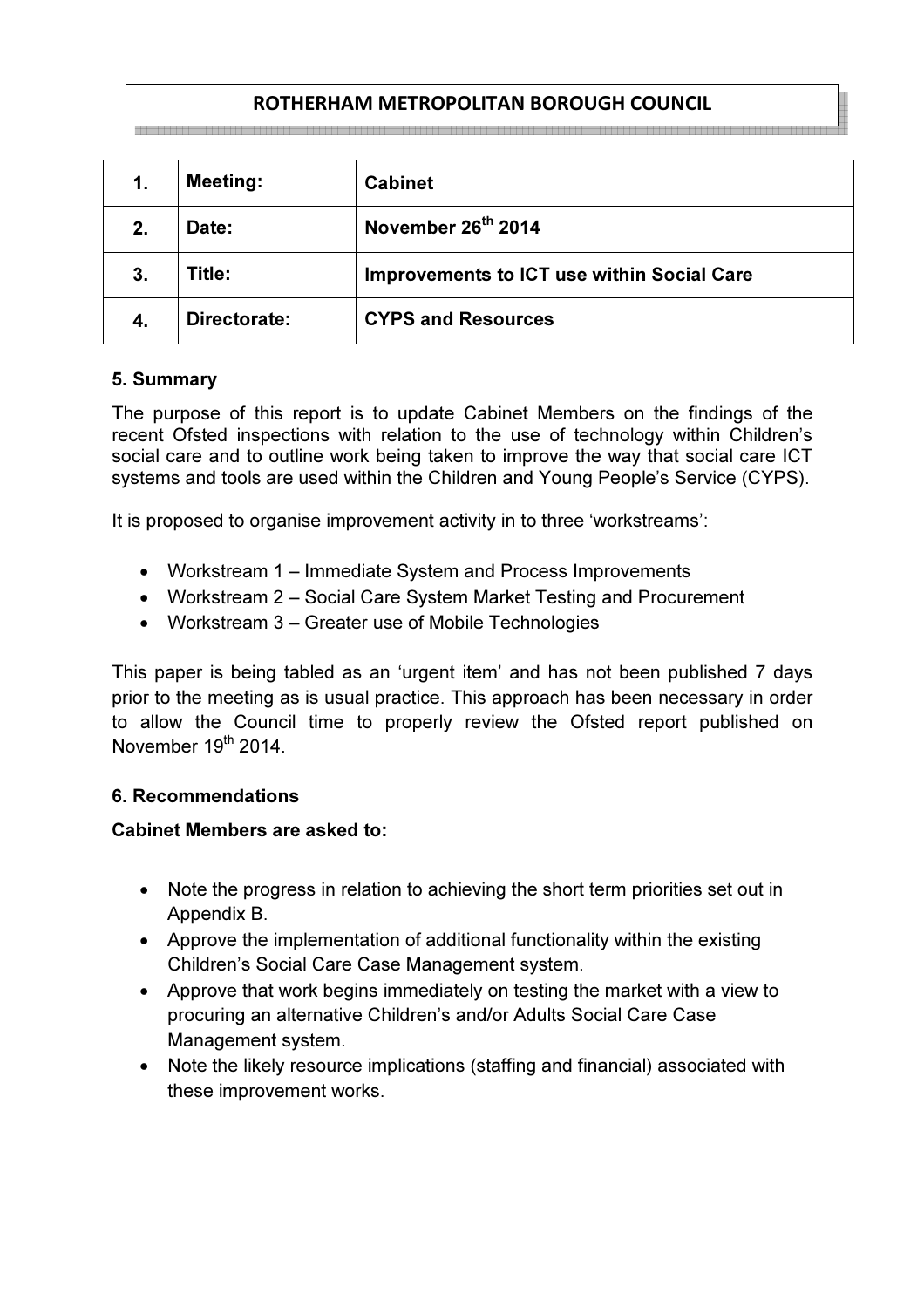## 7. Proposal and Details

#### 7.1 Background

In recent months Ofsted has conducted two parallel inspections of RMBC's Children's Services in response to the findings of the Jay Report. The report entitled "Inspection of services for children in need of help and protection, children looked after and care leavers and review of the effectiveness of the Local Safeguarding Children Board" made several references to the way in which RMBC has previously recorded case information in the various social care systems. The relevant comments have been extracted at Appendix A for ease of reference.

The Ofsted reports have highlighted the need for officers to take some immediate steps to improve the functionality and improve the use of ICT systems within CYPS. In the longer term the Council is to revaluate the social care case management products available on the market with a view to procuring replacement software ahead of the end of our current contract end date in 2018.

It is proposed that 3 distinct workstreams are undertaken to address the issues raised as part of the Ofsted inspection. The workstreams will be run in parallel, overseen by a strategic steering group and in conjunction with the programme of organisational change led by the Director of Safeguarding, Children and Families.

- Workstream 1 Immediate System and Process Improvements
- Workstream 2 Social Care System Market Testing and Procurement
- Workstream 3 Greater use of Mobile Technologies

## 7.2 Workstream 1 – Immediate System and Process Improvements

The first of the workstreams will focus on the continued roll out of the increased functionality within the existing Northgate CCM system. Currently there is limited use of the functionality available within CCM, with the bulk of case recording instead being stored within the Electronic Social Care System (ESCR) product. Historically, social workers and team managers recorded the majority of their case information within the ESCR, supported by clerical staff. The clerical staff, rather than the social worker, undertook the largest part of direct in-putting into the case management system. This has resulted in a large amount of the case information being held with ESCR and a relatively small amount of the case management functionality being utilised. This in turn results in case information being stored in too many locations making it hard to retrieve when required.

In conjunction with Northgate work is already underway to improve the use of CCM. The Council has drafted plans to re-engineer the business processes in this area. The areas of business that have been covered include: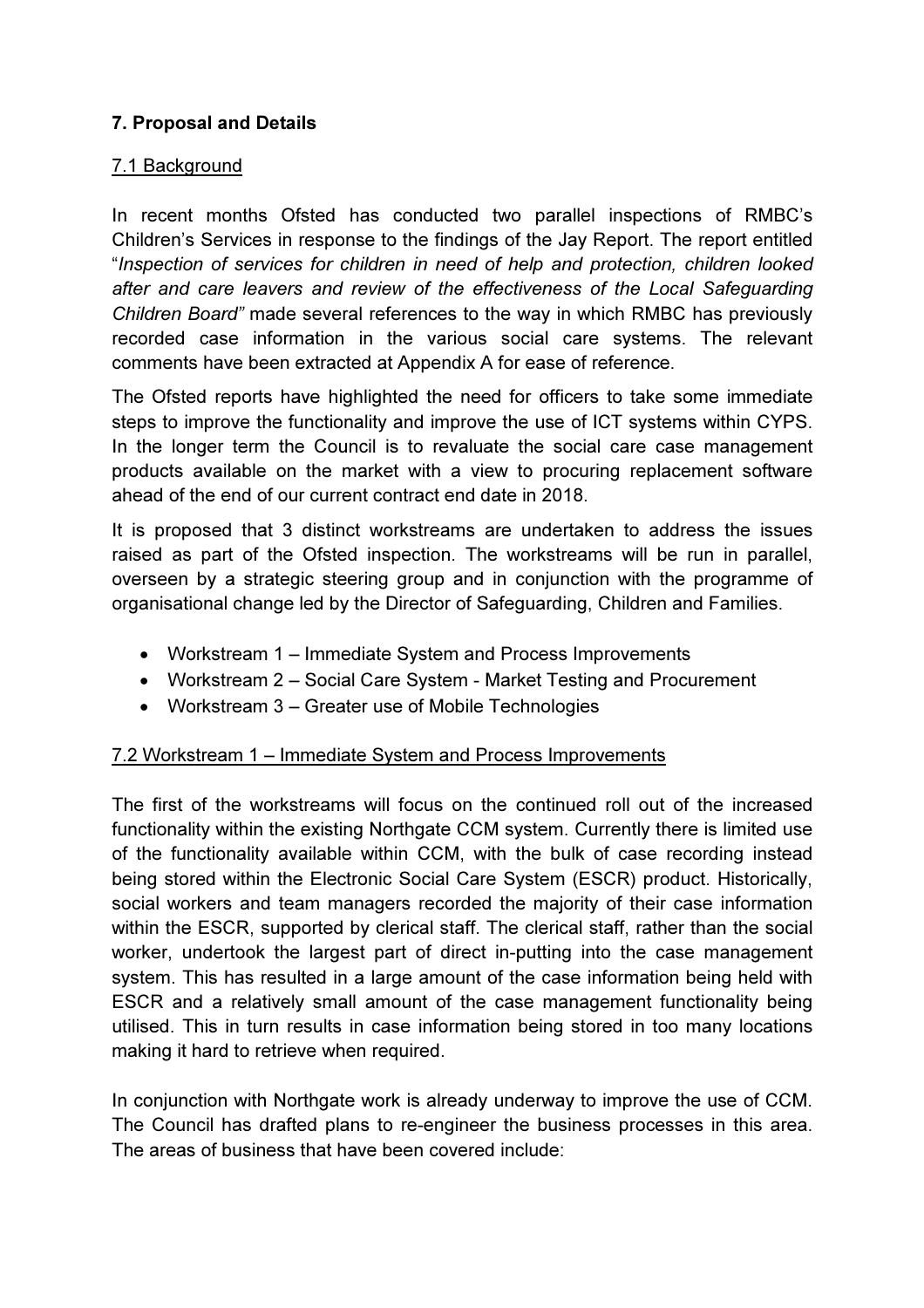- Contact and referral
- Assessment, Care Planning & Reviews
- Child Protection
- Pathway Planning
- Looked After Children
- Transition in adult care

The main outcomes of this work will be to:

- Reduce the number and type of documents stored within ESCR and replace these within the Children's Case Management product (this will bring additional inputting responsibilities for social care staff).
- Review of the roles of admin staff, social workers and team managers in relation to direct in-putting into CCM.
- Increase the amount of functionality used within the CCM system and increase the amount of data/information captured in a structured way.
- Increase the recording in relation to decision making and providing management oversight within the system.

As a result of this work it is anticipated that during roll-out there will be an impact on staff performance and a potential reduction in productivity whilst social care staff adapt to new working practices and processes. In particular, Team Managers will experience increases in their level of system usage and recording their decisions within the case management system. Given the other concerns raised within the Ofsted inspection, in particular those relating to social work and management capacity, this presents significant risk and therefore will need to be planned and there is likely to be an associated need for additional interim capacity.

It is proposed that this work now forms part of the detailed project plan to support the Policy, Procedures & Systems Group – a sub project of the CYPS Overall High Level Project Plan.

Running alongside this is the infrastructure refresh of the ESCR platform which will bring improvements in performance and the speed at which documents can be retrieved from ESCR. This work is already underway and is planned to be completed by the end of January 2015.

Ofsted inspectors identified several other areas of processing practice requiring improvement. Appendix B sets out the detail of these along with the remedial action that is being taken.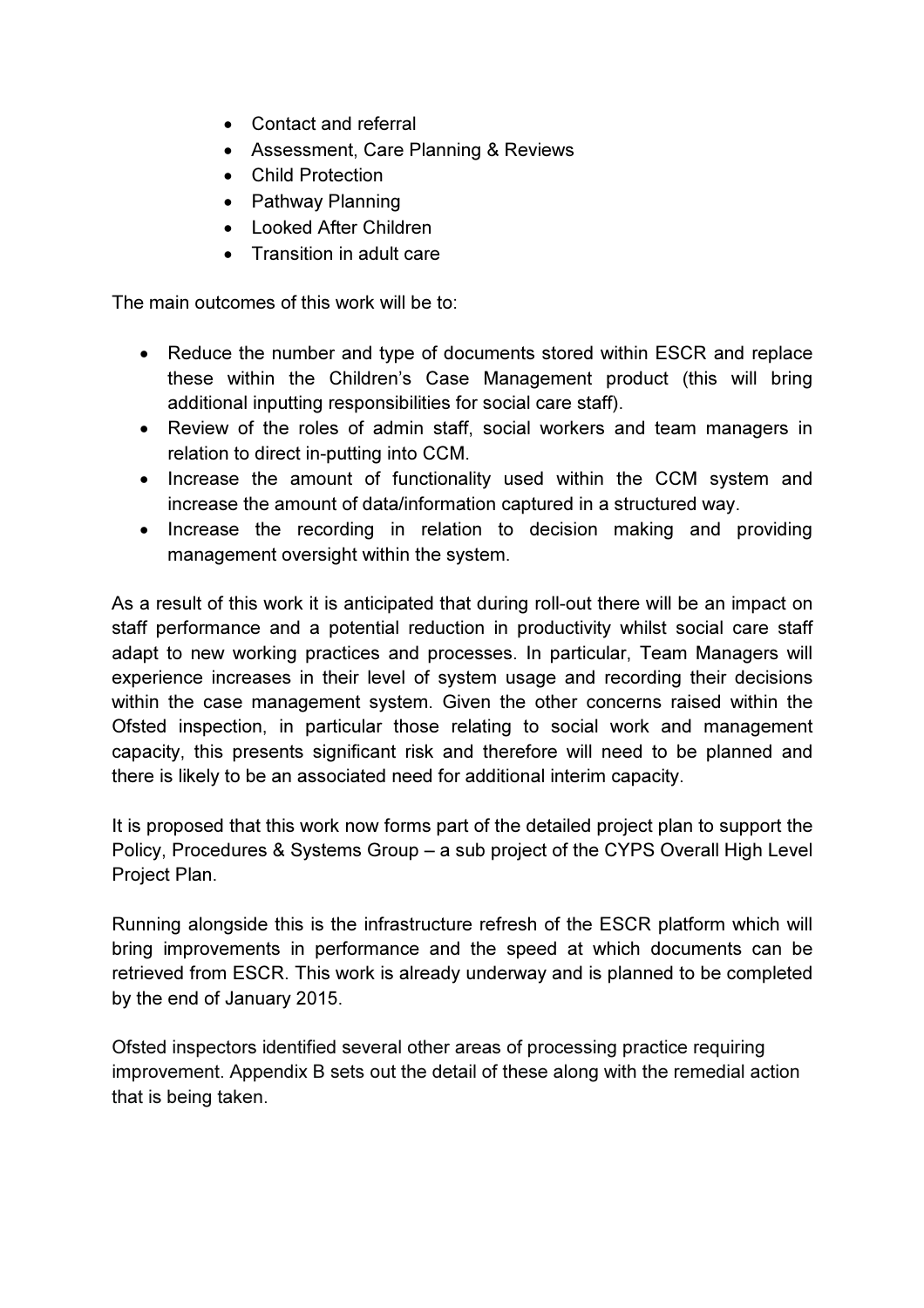## 7.3 Workstream 2 – Social Care System Market Testing and Procurement

CYPS and NAS are contractually committed to the Northgate Social Care Case Management system until 30 April 2018. It is proposed that the Council now looks to the market to determine if there is a more appropriate system which would better match the needs of CYPS and/or NAS. By beginning this work now we can ensure that any migration to a new system can happen before 2018. In the event that the migration work is complete before 2018 we may elect to cease using the incumbent system ahead of time (but would still be committed to paying for it until March 2018)

This work stream will create significant changes in working practice and will require a structured change management programme. In addition, in order to achieve the programme of work additional financial and staffing resources will be required to deliver a new Children's Social Care System.

## 7.4 Workstream 3 – Greater use of Mobile Technologies

The third workstream focusses on fostering greater use of mobile technologies by frontline workers within CYPS.

RMBC already routinely uses hardware and software to allow officers from across the Council work in the field and to access back office systems from tablets or PDAs, both online and offline. This improves employee efficiency and reduces the need to return to base between tasks. Traditionally these ways of working have been eschewed by social workers in NAS and CYPS as it was felt that the technology acted as a barrier between practitioner and client.

A working group is to be established to investigate ways in which CYPS staff can use new and existing functionality to rapidly access data when visiting clients.

## 7.5 Next Steps

The three workstreams described form a part of the overall improvement programme which is led by the Director of Safeguarding, Children and Families. It is proposed that a sub-group is formed to manage these ICT projects and that this sub-group will report back to Members with updates on a monthly basis.

## 8. Finance

Workstream 1 can be completed without the procurement of additional hardware and software over and above that which was already planned and budgeted for. It may transpire, however, that extra staff need to be recruited to support this immediate improvement works within CYPS.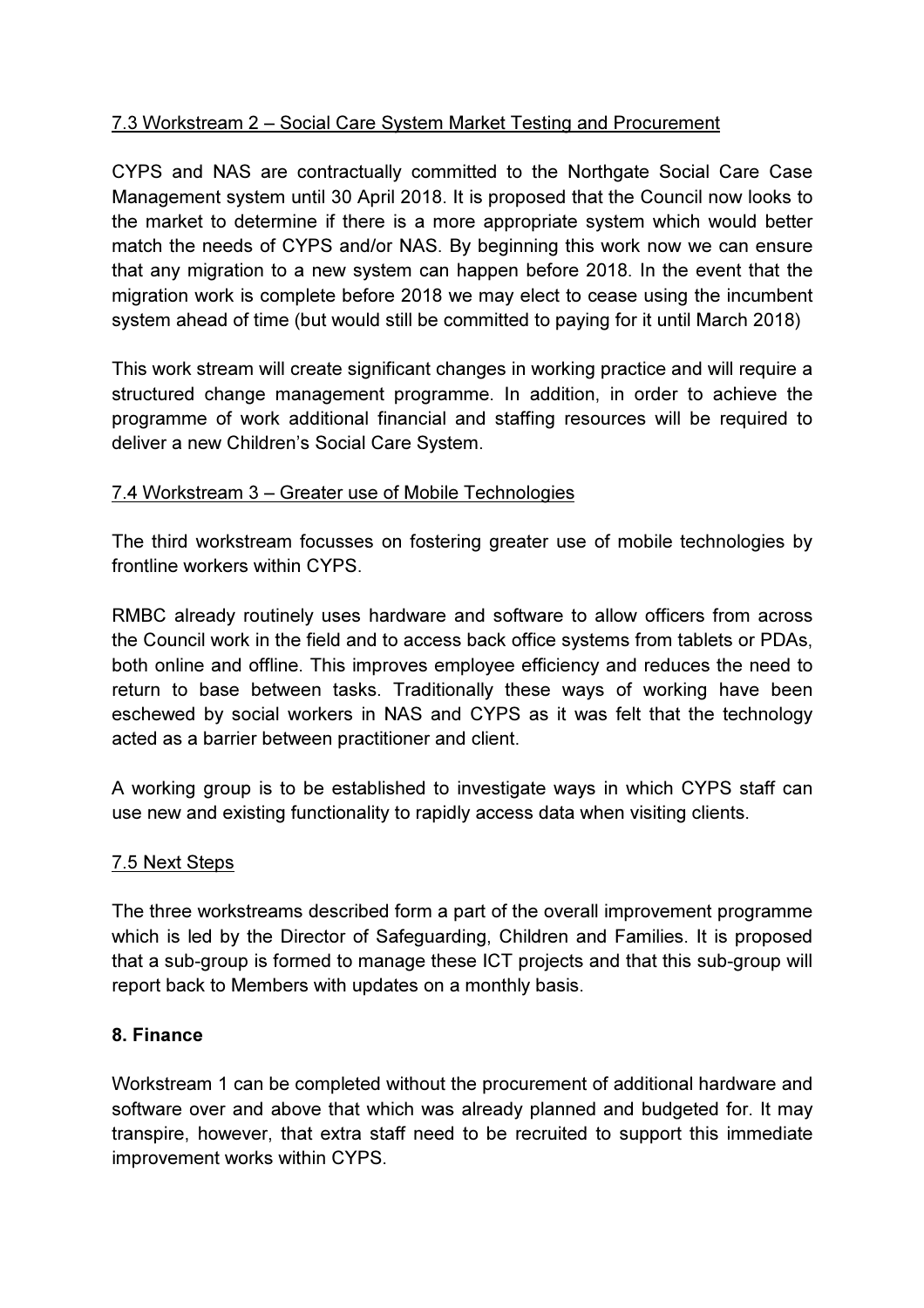Previous market testing indicates that the cost to procure a joint Children's and Adult Social Care System will be in the region of £1.6 million. Implementation costs for the new system (should we choose to buy one) will be in the region of £650,000. This will cover data migration, data cleansing, project staffing resources, consultancy and changes to the technical infrastructure. It is estimated that the total cost of change for Workstream 2 (assuming that the Council awards a joint CYPS/NAS Social Care Case Management System) will be between £2m and £2.5m.

In addition the Council is also contractually committed to pay Northgate £345,000 over the remainder of the contract period.

Workstream 3 (mobile working) will require some additional expenditure on hardware and software over and above that which is already planned for through the mobile working project. A report will brought forward in due course setting out the scale of the investment required.

It is proposed to bring a further report, including detailed costings for all workstreams in due course.

## 9. Risks and Uncertainties

The current Northgate system is in use for both Adult's and Children's social care so careful consideration will need to be given to whether any potential system changes are done across the whole of social care or are just limited to CYPS. NAS Directorate already uses the Northgate system effectively and has no strong desire to change to an alternative product. This is in part motivated by an acknowledgement of the significant resources (human and financial) that NAS will need to invest in any migration project.

To mitigate this risk it is likely that we will invite prospective suppliers to indicate if they wish to bid for just a CYPS system or for an integrated adult's/children's system. NAS will be fully engaged in Workstream 2 from the outset.

A further risk is that of the likelihood of nugatory investment in the development of the incumbent system between now and going live with any replacement. RMBC already has system several development projects underway with Northgate that have been necessitated by the Care Act 2014 and other recent legislation changes. This work (which effects both CYPS and NAS) and will need to go ahead if we are to fulfil our obligations in this regard and cannot be postponed until a new system is in place. We will mitigate this risk by keeping any development work to a minimum until the future of the system is clear, furthermore we will ensure that any replacement system has functionality which will fulfil the demands of current and emerging legislation.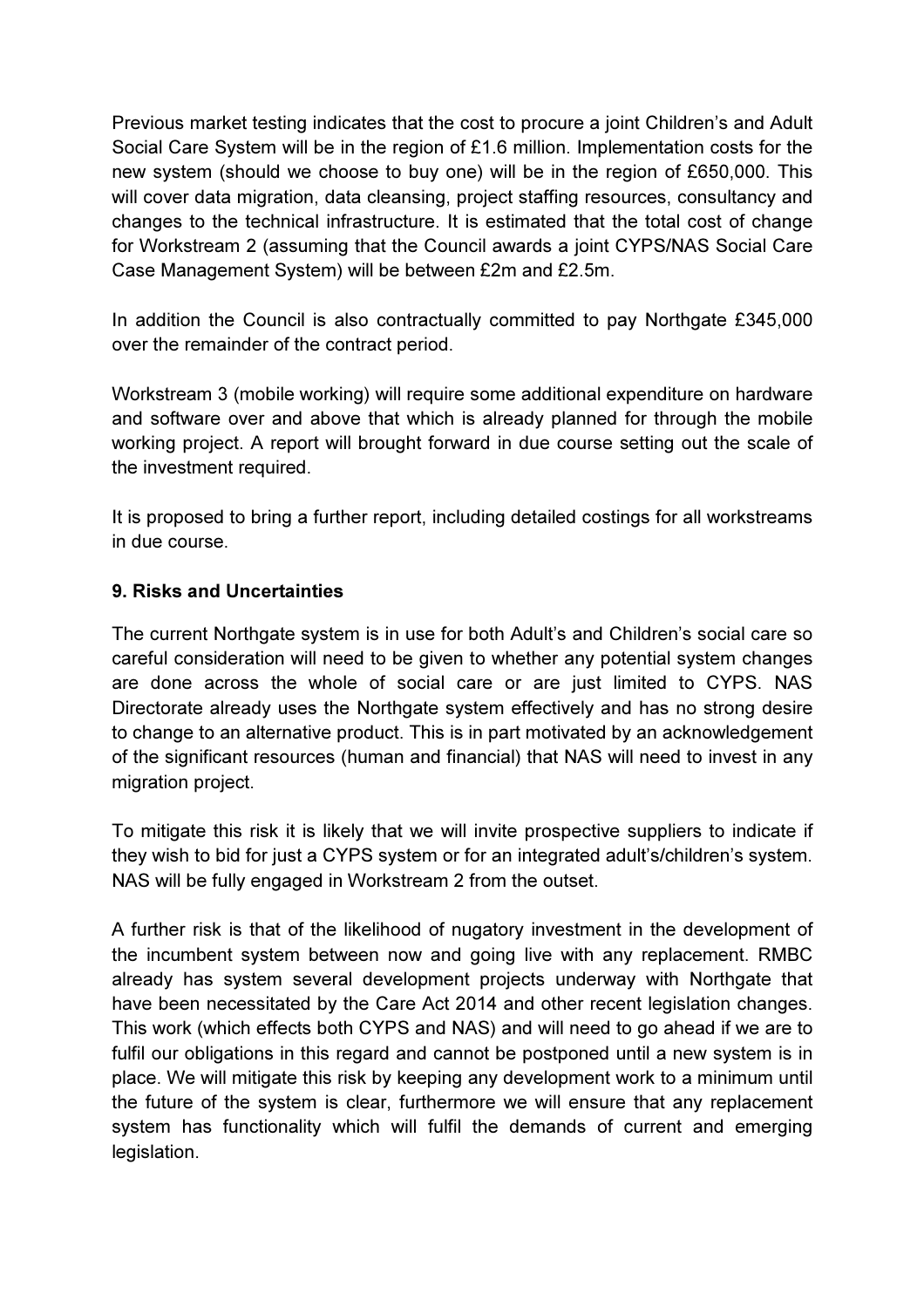All three workstreams require significant changes in working practices and form part of a much more substantial change management programme. There may be insufficient capacity within the business to adapt to the changes and ensure the benefits are released and translated into improved practice and outcomes for children.

Reduction of staffing numbers within the CYPS system team means that there are insufficient staff numbers to support the 3 workstreams running currently whilst also maintaining existing commitment to support other core systems and day to day operations.

# 10. Policy and Performance Agenda Implications

The Social Care System enables NAS and CYPS to achieve objectives set out in both the NAS Service Plan and the Children & Young People Plan. It specifically supports the Corporate Plan priority of ensuring care and protection is available for those people who need it most.

Both Ofsted and Care Quality inspection frameworks rely on the data produced through the Social Care System to form the basis of their judgments and lines of enquiry.

# 11. Background Papers and Consultation

- Leaders meeting Improvements to ICT use within Social Care 4th November 2012
- Ofsted Report Inspection of services for children in need of help and protection, children looked after and care leavers and review of the effectiveness of the Local Safeguarding Children Board - November 19<sup>th</sup> 2014
- SLT/Deputy Leader Report Social Care System Procurement February 2013
- Consultation will take place with CYPS, NAS, Procurement, Legal, Financial Services and Corporate ICT Services as part of the formulation of the long term social care system review.
- The continued enhancement of the Social Care System is one of the projects included in RMBC's Corporate ICT Strategy 2011 to 2015.

# 12. Contact Names:

Susan Gray, CYPS ICT Lead, Children's and Young People's Services susan.gray@rotherham.gov.uk

Richard Copley, Corporate ICT Manager richard.copley@rotherham.gov.uk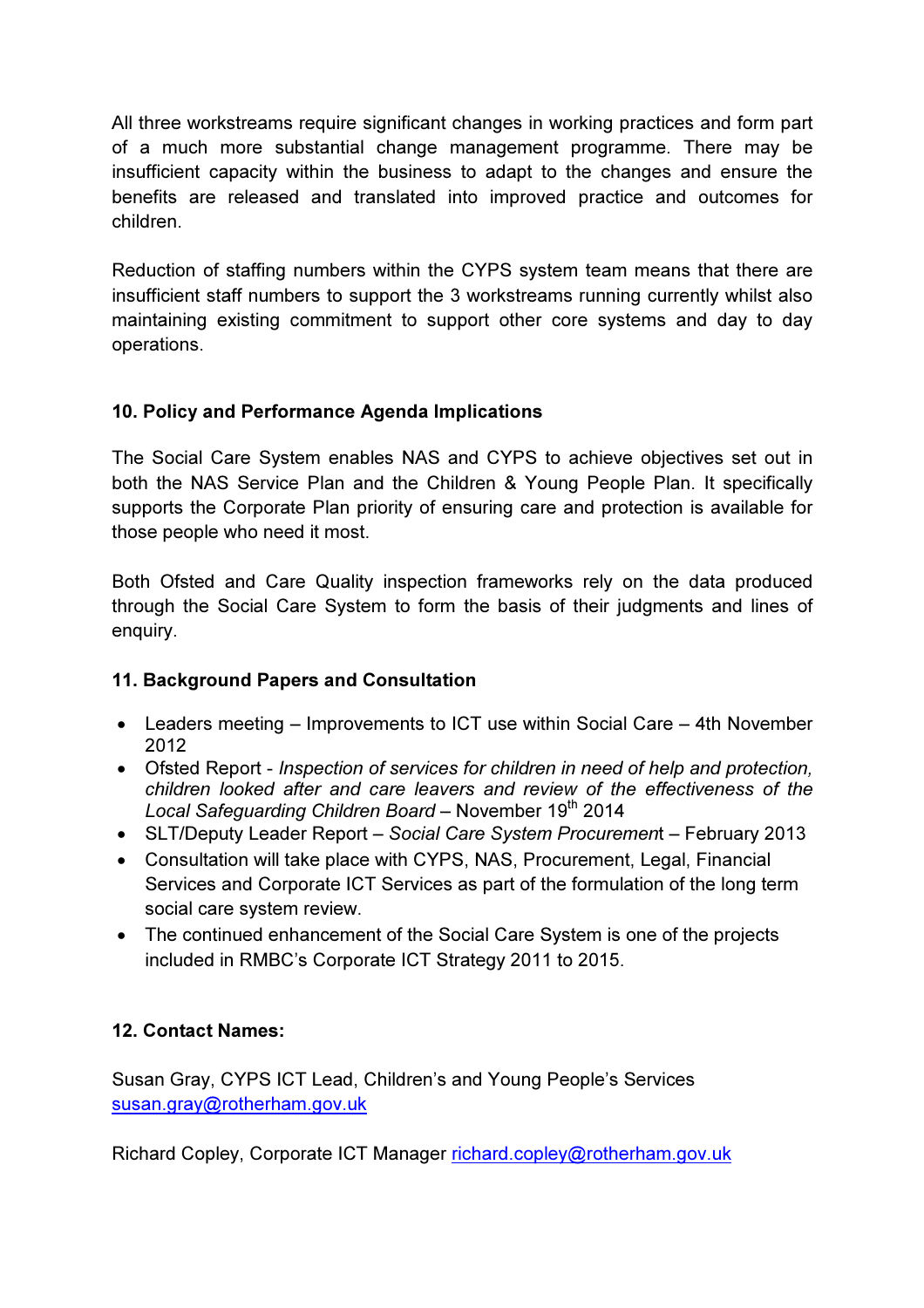# Appendix A – Ofsted Feedback Relating to Systems

The Osted report of 19/11/2014 made several references to the way in which RMBC has previously recorded case information in the various social care systems. These segments are extracted here for ease of reference.

Para 4: Ensure that social workers have an electronic social care record that encourages good practice and supports managerial oversight and accurate performance information.

Para 44: The vast majority of child protection files strategy discussions have no management oversight recorded on files……….in addition the local authority's data are unreliable: the information does not reflect the true number of strategy discussions…….

Para 49: Case recording is not up to date and in many cases, including those enquires and interventions undertaken by the out of hours team.

**Para 51:** ..........Delays in recording the start of the assessment on the child's social care case management system mean that managers are unable to monitor the true volume, pace and progress of assessments.

Para 83: Case recording is variable. On many cases there are gaps on children's files, including records of key-decision making. This makes it difficult to understand the child's journey. The electronic recording system does not support good practice: it is common for staff to be unable to locate previous documents.

Para 125: Insufficient information is available to senior managers to understand the quality of service that care leavers are receiving and to help them plan for the development and improvement of the service. The current performance management system does not provide aggregated data to support the oversight of care leaver provision, nor predict future demand and types of needs. Data systems are rudimentary and require manual updating.

Para 145: The local authority's ability to measure the performance of children's social care is limited by the capacity of the electronic recording systems which primarily report on compliance measures such as timescales. Considerable data cleansing is required to eliminate human input errors.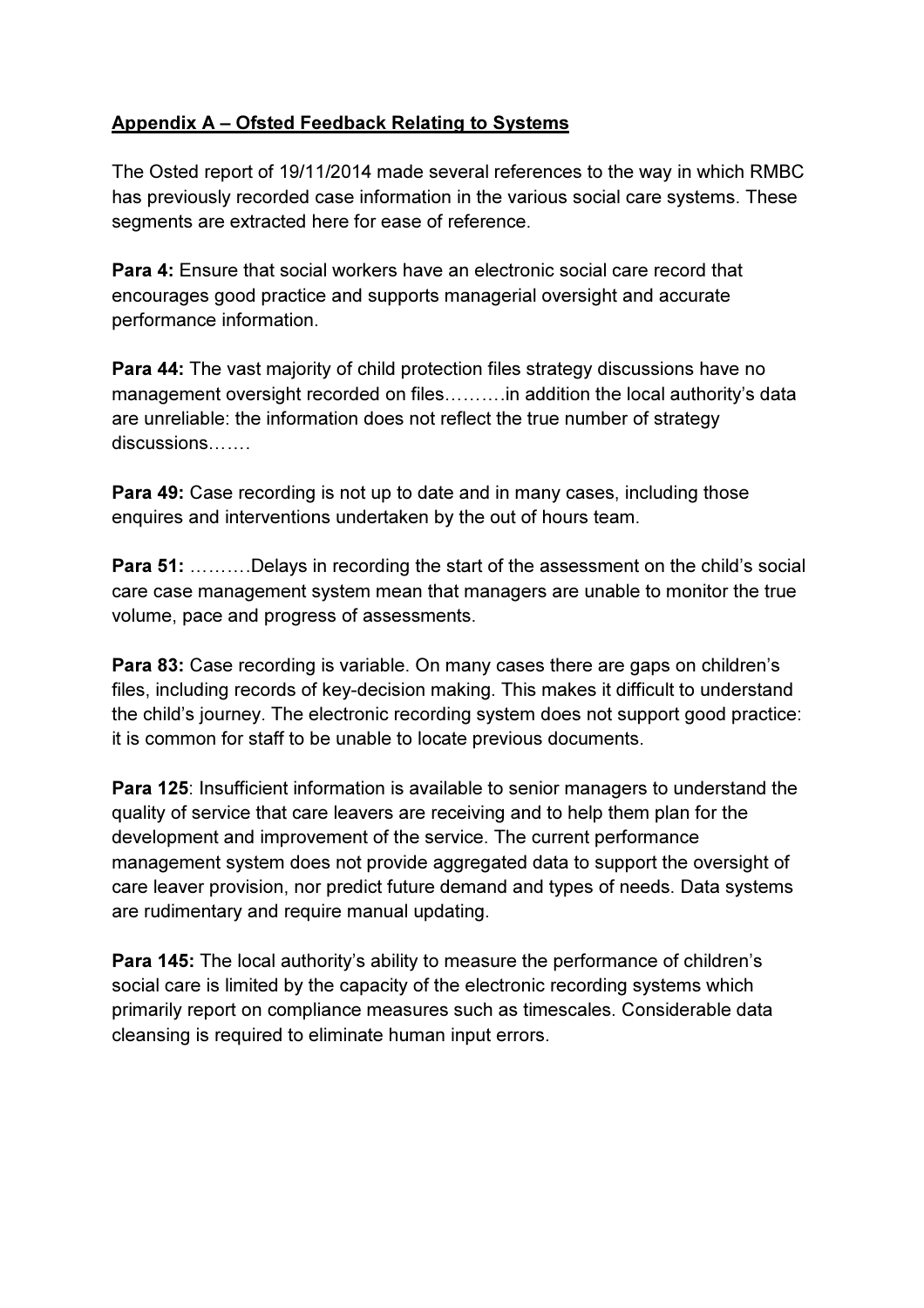# Appendix B – Immediate Improvement Actions

The table below details the work which is now underway to put immediate improvements in place.

| <b>Short Term Priorities</b> |                                                                                                                                                                                                                                                                                                                                                                                                                                                                                                                     |                                                                                                                                                                                    |                                                                                                                                                                                                                                                                                                                                                                                                                                                                                       |
|------------------------------|---------------------------------------------------------------------------------------------------------------------------------------------------------------------------------------------------------------------------------------------------------------------------------------------------------------------------------------------------------------------------------------------------------------------------------------------------------------------------------------------------------------------|------------------------------------------------------------------------------------------------------------------------------------------------------------------------------------|---------------------------------------------------------------------------------------------------------------------------------------------------------------------------------------------------------------------------------------------------------------------------------------------------------------------------------------------------------------------------------------------------------------------------------------------------------------------------------------|
|                              | <b>Current Position</b>                                                                                                                                                                                                                                                                                                                                                                                                                                                                                             | <b>Action Required</b>                                                                                                                                                             | Update/Anticipated completion                                                                                                                                                                                                                                                                                                                                                                                                                                                         |
| Access to timely information |                                                                                                                                                                                                                                                                                                                                                                                                                                                                                                                     |                                                                                                                                                                                    |                                                                                                                                                                                                                                                                                                                                                                                                                                                                                       |
| <b>CART</b><br>Duty          | CART Manager has access to<br><b>Rotherham Dashboard which shows:</b><br>• CART Dashboard, CART task list<br>Contacts with no outcome<br>$\bullet$<br><b>CYPS Contacts</b><br>Content refreshed every 10<br>$\bullet$<br>minutes<br>Duty have access to Rotherham<br>Dashboard which in particular shows:<br><b>Your Caseloads</b><br>$\bullet$<br><b>Your Assessments</b><br><b>CCCM Process Validation</b><br><b>CMMA Process Management</b><br>$\bullet$<br>Oversight<br>• Content refreshed every 10<br>minutes | • Awareness raising of Dashboard functionality<br>• Review of Dashboard content and develop as<br>required,<br>• review of team usage<br>presentation at team meeting<br>$\bullet$ | Completed:<br>The Rotherham Dashboard has been enhanced to<br>include further reports for CART - showing status of all<br>open Contacts and workflow jobs in that team.<br>Includes details about how long been open and how<br>long got left until overdue.<br>Awareness raising of the Rotherham Dashboard to<br>CART and Duty took place on Monday 10 <sup>th</sup> November<br>2014.<br>Rotherham Dashboard awareness will be built into<br>training for all new starter training |
| <b>MASH</b>                  | Dashboard use limited to existing<br><b>Social Care Staff</b>                                                                                                                                                                                                                                                                                                                                                                                                                                                       | Review requirements for extension of the above<br>information to all Social Care Staff in MASH and<br>partner agencies                                                             | Delivery by 31 December 2014                                                                                                                                                                                                                                                                                                                                                                                                                                                          |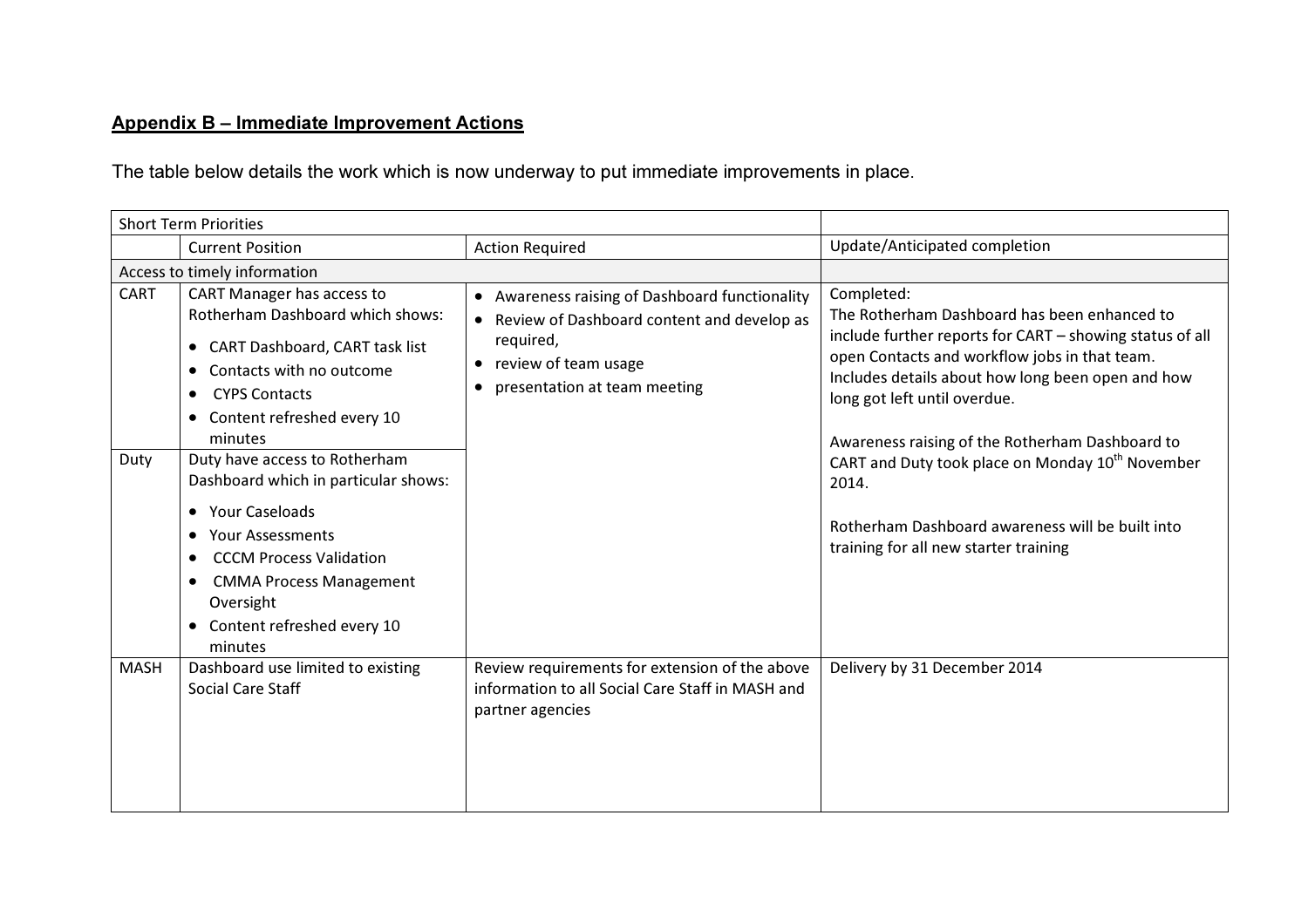| Duty          | Section 47 Recording<br>Current process in place but issues<br>identified with consistency in<br>application | Review existing process in line with Service<br>Manager and Duty Manager consultation<br>Gain formal agreement on recording process<br>$\bullet$<br>to be adopted<br>• Re-train where required<br>• Validate recording and pass finding to service<br>manager to ensure compliance | Undertaken a data validation exercise which showed<br>areas of weakness in:<br>• Sending the Discussion to a Team Manager by<br>workflow for decision and sign off<br>• S47 Enquiry Analysis/Decision text recording<br>• Sending the S47 Enquiry to a Team Manager by<br>workflow for decision and sign off<br>• Recording Person Responsible for S47<br>• Completing and signing off the S47<br>Following further consultation 3 proposals are currently<br>been evaluated.<br>Potential delivery by end November 2014/early<br>December 2014 |
|---------------|--------------------------------------------------------------------------------------------------------------|------------------------------------------------------------------------------------------------------------------------------------------------------------------------------------------------------------------------------------------------------------------------------------|-------------------------------------------------------------------------------------------------------------------------------------------------------------------------------------------------------------------------------------------------------------------------------------------------------------------------------------------------------------------------------------------------------------------------------------------------------------------------------------------------------------------------------------------------|
|               | Missing form Care or home                                                                                    |                                                                                                                                                                                                                                                                                    |                                                                                                                                                                                                                                                                                                                                                                                                                                                                                                                                                 |
| LAC           | New protocol being introduced                                                                                | • Review new protocol and align recording<br>procedure<br>• Workflow created from LAC to CART<br>Establish process for CART and outcomes<br>when child found<br>Create new reports                                                                                                 | Completed: New recording in place, monitoring of the<br>changes and its effectiveness to be undertaken.                                                                                                                                                                                                                                                                                                                                                                                                                                         |
| Safe@<br>last |                                                                                                              | • Give appropriate staff access and training on<br><b>CCM</b>                                                                                                                                                                                                                      | Delivery date 31 December 2014                                                                                                                                                                                                                                                                                                                                                                                                                                                                                                                  |